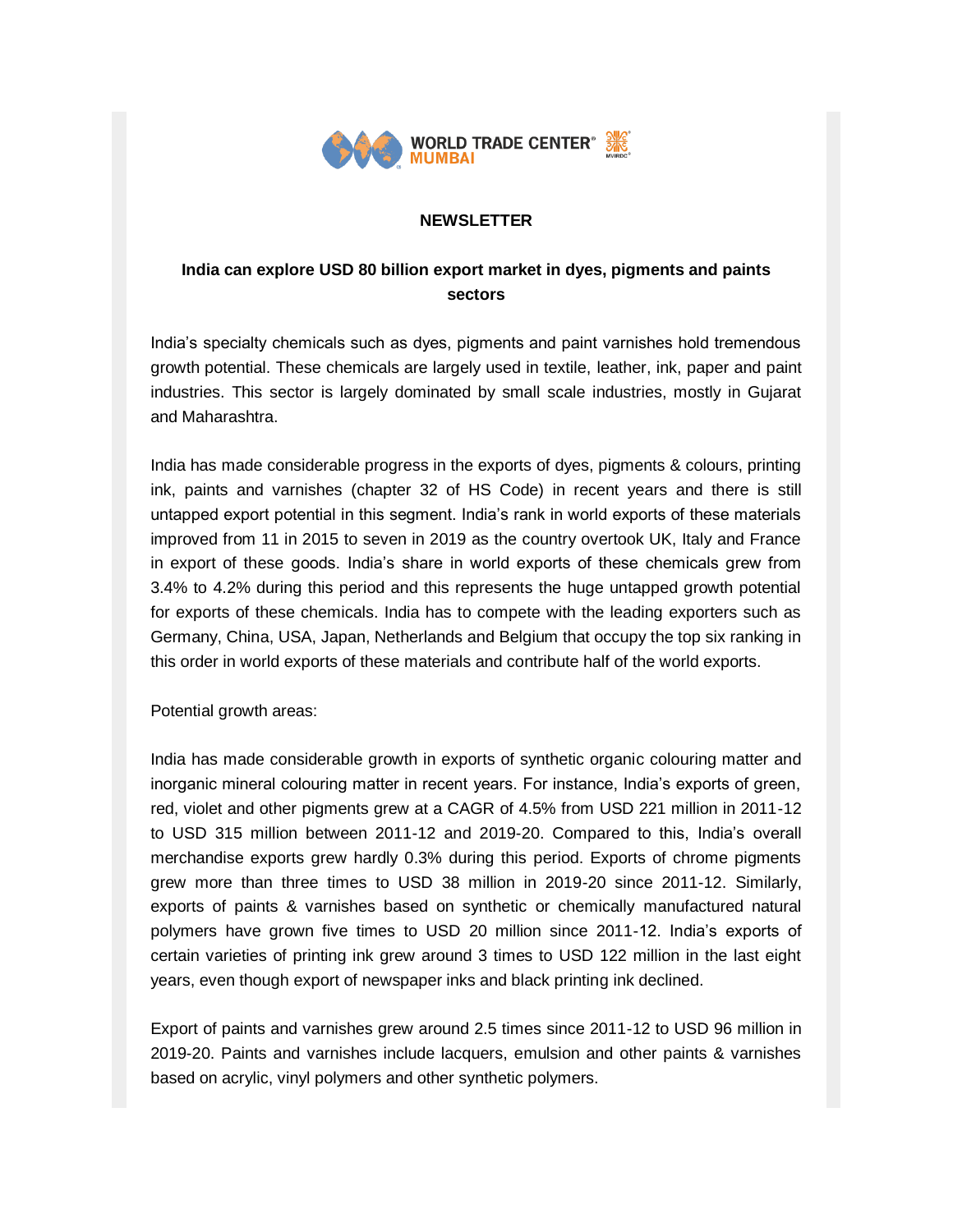On the hole, India's exports under the broad category of dyes, pigments & colours, printing ink, paints and varnishes (chapter 32 of HS code) grew at a CAGR of 7.4% since 2011-12 to USD 3.4 billion and our trade surplus in this segment grew three times to USD 1.39 billion, which indicates our growing export competitiveness in this segment.

Currently, major importers of these chemicals are Germany, China, USA, France, Italy, Netherlands, Belgium and South Korea. India largely exports these chemicals to China, USA, Turkey, Bangladesh and Germany, that together account for 40% of our overall exports. World export in this sector stands at USD 80 billion, while India's share is hardly 4.2% or USD 3.5 billion, which represents huge untapped potential. India can also explore export opportunities in Belgium, Netherlands, Italy, South Korea, Mexico and UK, which are other major importers of these commodities.

## **Notifications**

#### **PIB**

- [Minister highlights solid Startup ecosystem in India](https://list.mg2.mlgnserv.com/track/click?u=3d39bef0aed2d0ed40e6a3dacf9bf882&id=a57c52c3&e=02a4afc680e2b3e1)
- [Statement on India-USA 2+2 meeting](https://list.mg2.mlgnserv.com/track/click?u=3d39bef0aed2d0ed40e6a3dacf9bf882&id=126193c7&e=02a4afc680e2b3e1)
- [Ministry unveils new guidelines for awarding bodies and assessment agencies](https://list.mg2.mlgnserv.com/track/click?u=3d39bef0aed2d0ed40e6a3dacf9bf882&id=ceceb197&e=02a4afc680e2b3e1)

### **DGFT**

[Extension of time period for import of tur dal](https://list.mg2.mlgnserv.com/track/click?u=3d39bef0aed2d0ed40e6a3dacf9bf882&id=79d37093&e=02a4afc680e2b3e1) 

### **RBI**

• Scheme for grant of ex-gratia payment to certain categories of borrowers

### **CBIC**

- [Extension of Anti-Dumping duty on Fluoroelastomers \(FKM\)](https://list.mg2.mlgnserv.com/track/click?u=3d39bef0aed2d0ed40e6a3dacf9bf882&id=17e8f29a&e=02a4afc680e2b3e1)
- [Extension of time period for import of tur dal](https://list.mg2.mlgnserv.com/track/click?u=3d39bef0aed2d0ed40e6a3dacf9bf882&id=79d37093&e=02a4afc680e2b3e1)

**RBI**